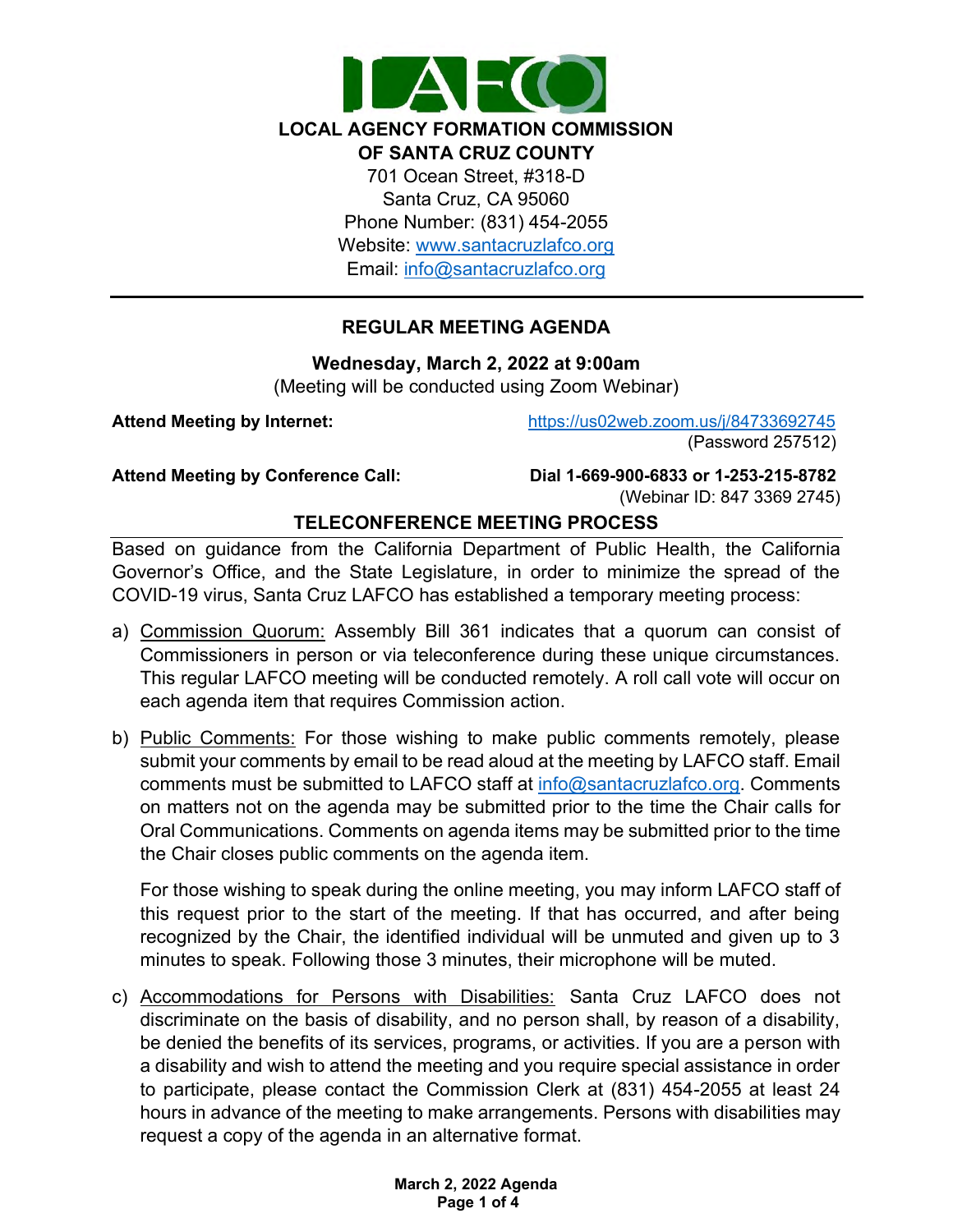# **1. ROLL CALL**

## **2. EXECUTIVE OFFICER'S MESSAGE**

The Executive Officer may make brief announcements in the form of a written report or verbal update, and may not require Commission action.

## **a. Virtual Meeting Process**

The Commission will receive an update on the ongoing remote meeting process.

Recommended Action: No action required; Informational item only.

## **3. [ADOPTION OF MINUTES](https://www.santacruzlafco.org/wp-content/uploads/2022/02/3.0-Draft-Minutes-Feb-9-Meeting.pdf)**

The Commission will consider approving the minutes from the February 9, 2022 Regular LAFCO Meeting.

Recommended Action: Approve the minutes as presented with any desired changes.

# **4. ORAL COMMUNICATIONS**

This is an opportunity for members of the public to address the Commission on items not on the agenda, provided that the subject matter is within the jurisdiction of the Commission and that no action may be taken on an off-agenda item(s) unless authorized by law.

## **5. PUBLIC HEARINGS**

Public hearing items require expanded public notification per provisions in State law, directives of the Commission, or are those voluntarily placed by the Executive Officer to facilitate broader discussion.

## **6. OTHER BUSINESS**

Other business items involve administrative, budgetary, legislative, or personnel matters and may or may not be subject to public hearings.

## **a. [Continuation of Remote Meetings](https://www.santacruzlafco.org/wp-content/uploads/2022/02/6a.0-AB-361-Update-Staff-Report_Hyperlink.pdf)**

The Commission will consider ratifying a resolution to permit the continuation of remote meetings under AB 361.

## Recommended Action:

- 1) Ratify the existing resolution (No. 2021-19) approving the continuation of remote meetings under AB 361; or
- 2) Direct staff to conduct an in-person meeting for the next regularly scheduled LAFCO Meeting (April 6, 2022).

# **b. [Request for Proposal –](https://www.santacruzlafco.org/wp-content/uploads/2022/02/6b.0-Fire-RFP-Staff-Report_Hyperlink.pdf) Special Fire Study**

The Commission will consider soliciting professional services to produce a special study in the potential reorganization of fire protection services countywide.

Recommended Action: Approve the draft request for proposal to solicit professional services for a special fire study.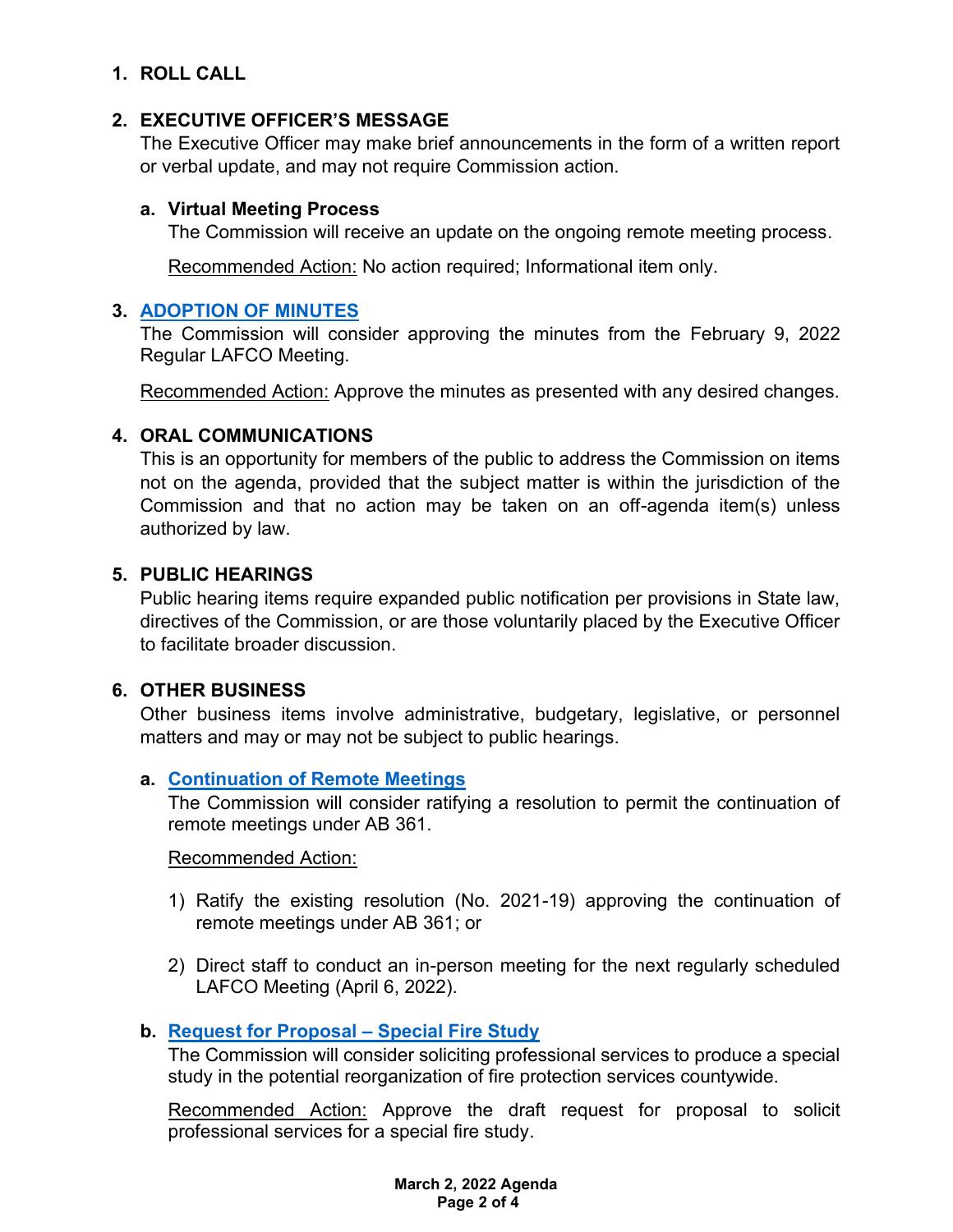## **c. [Professional Services Agreements](https://www.santacruzlafco.org/wp-content/uploads/2022/02/6c.0-Pro-Services-Staff-Report_Hyperlink.pdf)**

The Commission will consider approving three professional services agreements to support in LAFCO's internal operations and upcoming projects.

## Recommended Actions:

- 1) Adopt the contractual agreement with Fire Reorganization Consulting, LLC for fire consulting services;
- 2) Adopt the contractual agreement with Chase Design, Inc. for website services; and
- 3) Direct staff to coordinate with Monterey LAFCO and develop a contractual agreement for shared administrative services on an as-needed basis.

## **7. WRITTEN CORRESPONDENCE**

LAFCO staff receives written correspondence and other materials on occasion that may or may not be related to a specific agenda item. Any correspondence presented to the Commission will also be made available to the general public. Any written correspondence distributed to the Commission less than 72 hours prior to the meeting will be made available for inspection at the hearing and posted on LAFCO's website.

## **a. [February Correspondence](https://www.santacruzlafco.org/wp-content/uploads/2022/02/7a.0-Feb-Corresp-Staff-Report_Hyperlink.pdf)**

The Commission will review the correspondence received in the month of February.

Recommended Action: No action required; Informational item only.

## **8. PRESS ARTICLES**

LAFCO staff monitors newspapers, publications, and other media outlets for any news affecting local cities, districts, and communities in Santa Cruz County. Articles are presented to the Commission on a periodic basis.

## **a. [Press Articles during the Months](https://www.santacruzlafco.org/wp-content/uploads/2022/02/8a.0-Press-Articles-Staff-Report_Hyperlink.pdf) of January and February**

The Commission will receive an update on recent LAFCO-related news occurring around the county and throughout California.

Recommended Action: No action required; Informational item only.

## **9. COMMISSIONERS' BUSINESS**

This is an opportunity for Commissioners to comment briefly on issues not listed on the agenda, provided that the subject matter is within the jurisdiction of the Commission. No discussion or action may occur or be taken, except to place the item on a future agenda if approved by Commission majority. The public may address the Commission on these informational matters.

## **10.ADJOURNMENT**

LAFCO's next regular meeting is scheduled for Wednesday, April 6, 2022 at 9:00 a.m.